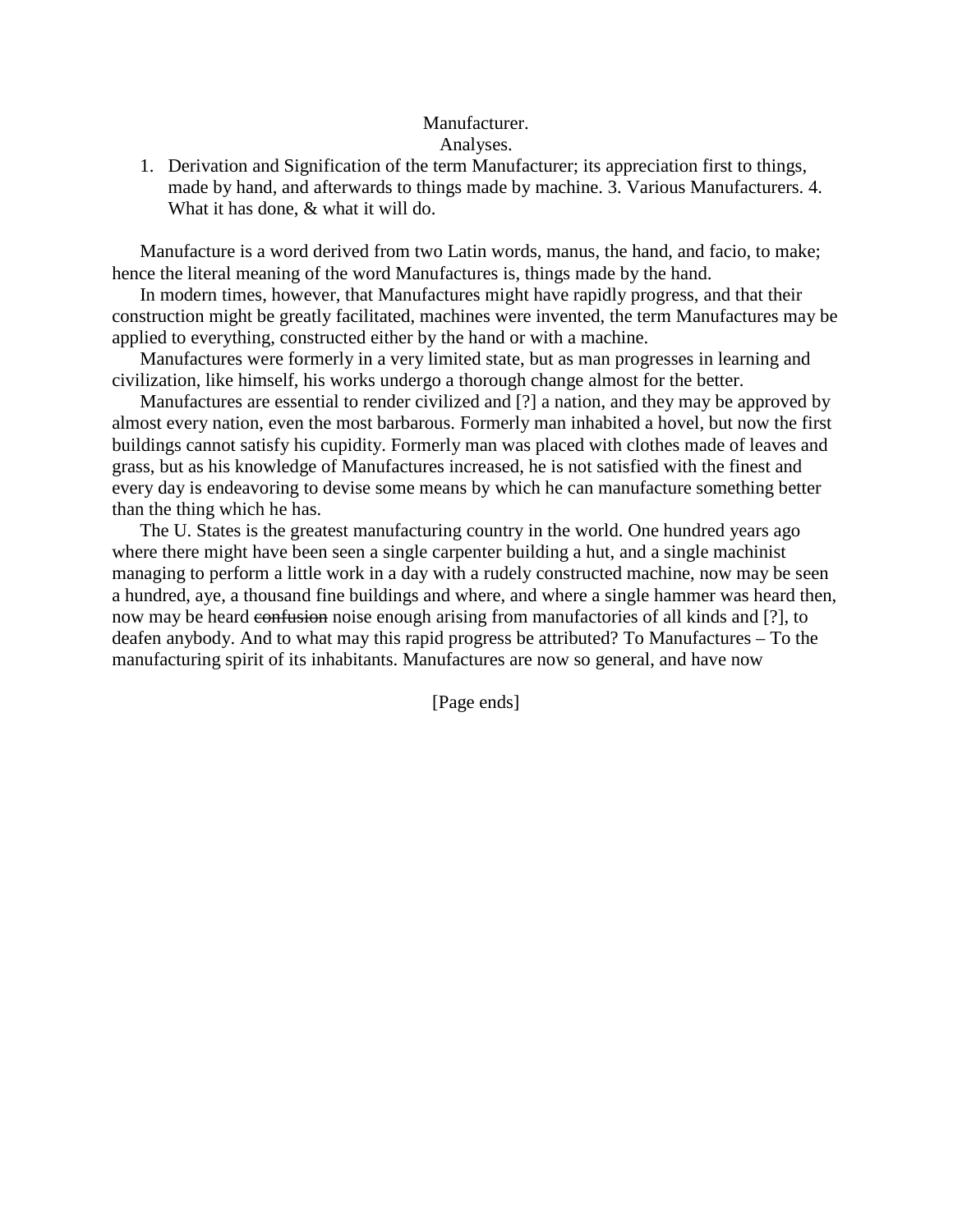# The Pleasures of Traveling. Analyses. Analyses

The pleasures afforded by traveling are very great and numerous.

 By traveling we mean going from one country or place to another; hence, by saying the pleasures of traveling, we mean the pleasures with which we meet in traveling. They are pleasures afforded to us by traveling are very great and numerous. Formerly they were very few, and traveling was considered a very arduous affair duty! Then, as traveling was carried on by slow, lumbering carriages vehicles on land, and on the sea by ships equally as slow almost, moving only when it pleased the Almighty to send a wind, they journey, made in two weeks, can now be performed in a day, and thus was it rendered a pleasure. Now we travel on land by railroads, traveling going at the rate of 15 miles an hour, and in some places 30  $\&$  60 miles an hour. In traveling on railroads in cars [?] by steam, we see much to interest ourselves. We are carried, as it were, almost by magic viewing, as we go, and admiring the varied scenery, over which we pass, now we see a mountain, now a hill, and before we are satisfied, the scene become so greatly facilitated in their construction, that the things which took twenty to men to build them, now can be built in less time and by less men.

 Manufactories are now seen everywhere, which give token of their work by their immense smoke and [?]. Look into the cities; men are seen everywhere in a great hurt, engaged in something very important, and what is it? Manufactories, the all-absorbing business of the age. Some rush forward and seize plank; others, cotton, and scarcely have they put them out of their hand, before something, useful and ornamental may be seen, in the shape of Furniture, cloth, etc. In the U.S. there are 120,000 manufacturing establishments, all of which are daily engaged in manufacturing things out of cotton, silk, wood, etc. From an dependent nation, the U. States have

Jan. 23rd 1857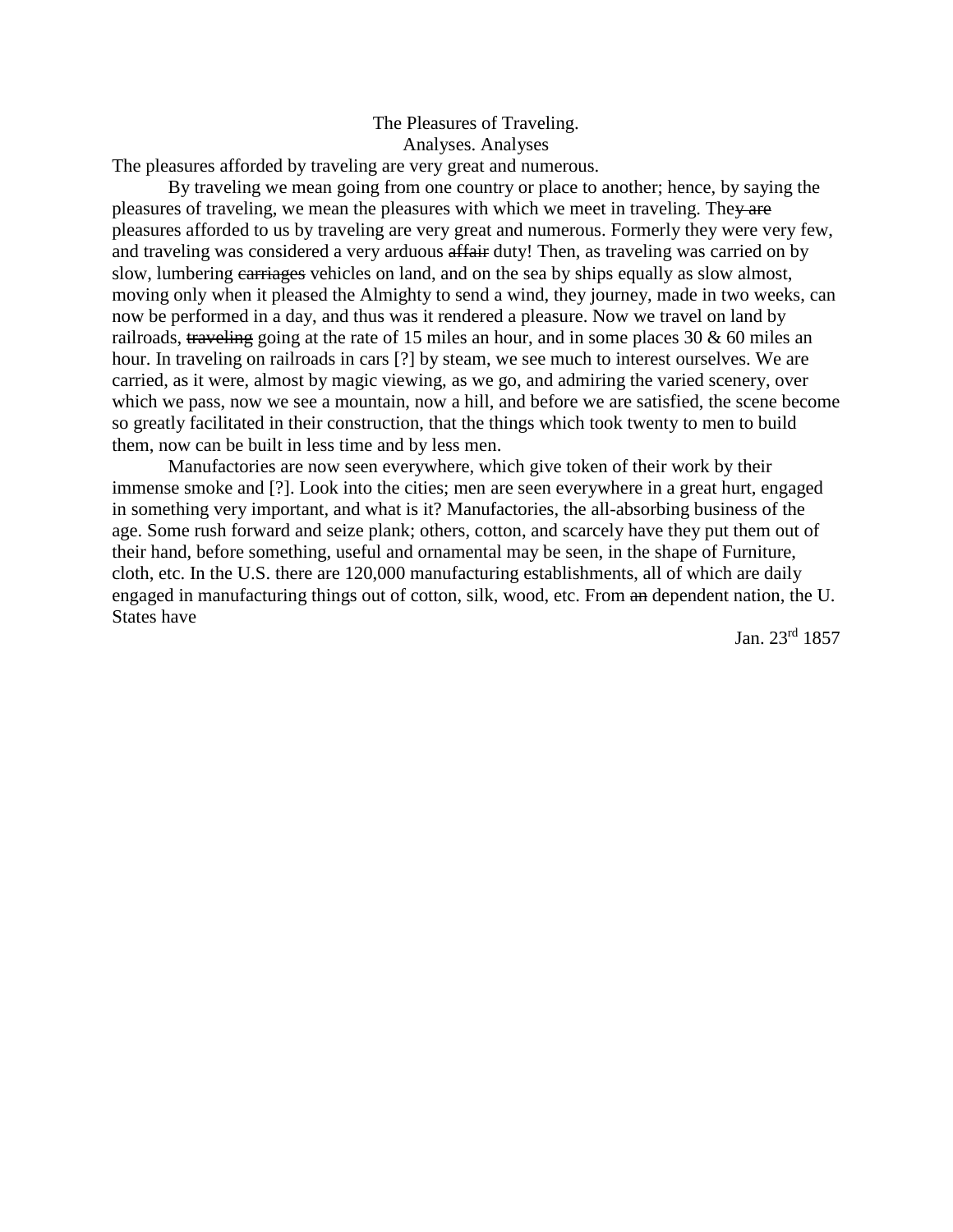### The Pleasures of Traveling. Analyses.

1<sup>st</sup> Signification

2<sup>nd</sup> Pleasures afforded to the eye

 $3<sup>rd</sup>$  Pleasures presented to the mind

4th Impressions made upon us

5<sup>th</sup> Improvements made by traveling

 By Traveling we mean going from one country or place to another; hence, by The Pleasures of Traveling we mean the pleasures with which we meet while traveling.

Formerly the pleasures of traveling were very few, and traveling was considered an arduous task, as it was carried on land in slow, lumbering vehicles and on the seas by ships moving only when it pleased the Almighty to send a wind. The journey, performed then in two weeks, can now be made in one day; and then it was rendered a pleasure.

Now we travel on land on Rail Roads in cars, impelled by steam, going at the rate of 15 or 30 miles in an hour, & in some places 60.

In traveling on Railroads we see much with which to interest ourselves. We go, as it were, almost by magic, viewing and admiring, as we go, that varied scenery, over which we pass; new we behold a mountain in the distant, whose loft summit is covered with trees, the witness of, perhaps, of the last century, a whole century; now a hill, and before we have satisfied our curiosity, the whole scene is changed, and instead of seeing before us a mountain or a hill, a low, level tract of land is presented to our gaze, covered, interspersed with marshy places, upon which flourish the most odoriferous flowers, and, in rapid succession, ere we have time to notice the change of scenery, the beauty of the place and the sweet scents of the flowers, strike us simultaneously, and equally as quick do we exclaim "How beautiful! How refreshing!"

But let us see the advantages of traveling on the ocean. We enter the vessel, and for the first few days may experience a great deal of misery, but the sickness soon leaves us, and we walk upon deck to inhale the fresh, pure air, to be refreshed by the ever-flowing sea-breeze. We see nothing but the sky above and the sea below. The waves rise and fall, over which the gallant ship rides nobly. As we contemplate the scene, admiration for of the art of man spontaneously arises in our breast, for thus being able to devise means, by which he can cross the ocean, that above all is God held, whose [?] is acknowledged by every thing around, yea, by the men themselves, in whose formation, the art of God is made manifest.

But the greatest pleasure in traveling is having advantages of posting the mind as to the situation of a country, the customs and habits of its inhabitants , learning the manner of its government, comparing it to our own, and having the pleasure of knowing that we inhabit a country reared by liberty, whose government is pure and not tyrannical. And are not these pleasures? Who has not a desire to travel? Who that has read the classics, has not a desire to visit Rome and Greece, whose former deeds were commemorated in History, whose heroes were extolled immortalized? Who has not a desire to visit Cartage, in whose walls, in days of yore, was entertained Aeneas, the leader of a land of Trojans, whose deeds have been extolled by the poet Virgil?

But the greatest pleasure of traveling is, while traveling and viewing the beauties of the universe, we become impressed with a sense of fear, love and veneration, which is due to God alone, "from whom cometh every perfect and good gift" and everything which we need for our minds, souls and bodies.

Jan. 30<sup>th</sup> 1857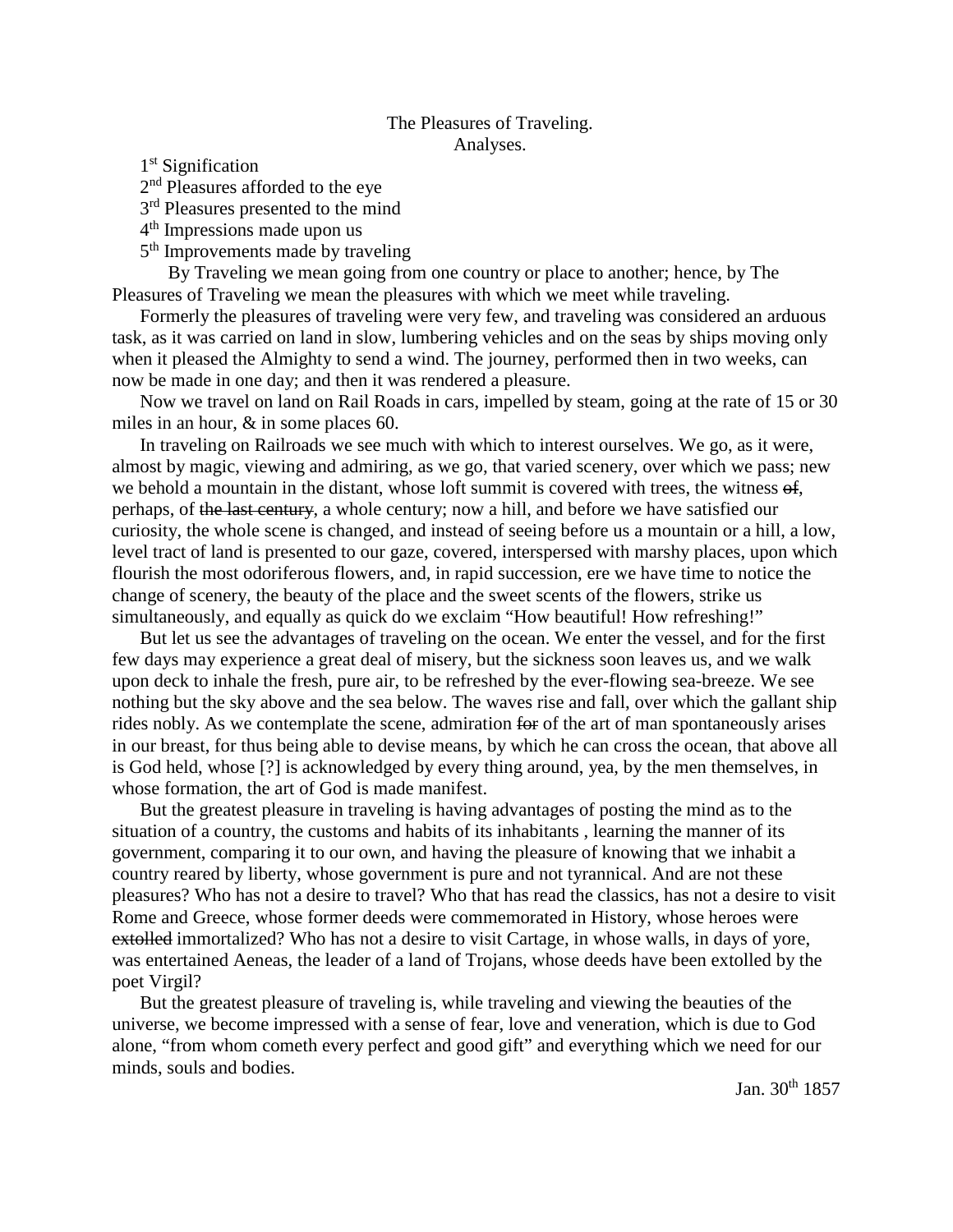### Death.

#### Analyses.

- 1. What is Death?
- 2. The various ways in which we meet Death
- 3. The solemnity of death; the grief it carries
- 4. Impressions made upon us by the thoughts of it
- 5. Why should we prepare for Death?

Death is but a long sleep, from which we all will one day awake to find ourselves in the presence of God, to be arranged before His tribunal of God for the violation of His laws.

 Death meets us in a variety of ways. While pursuing the paths of life, from which we have taken everything to hinder, or obstruct, us in gaining out fortune; which plenty, like the ever-shining sun, whose rays wary us, shines upon us; while Fame and Honor have lifted us above ordinary things; when we have every things to please and satisfy, and to render us cheerful and happy; then does death come; it strikes us; we fall, and pass into the hands of Eternity, whose agent is. O Death! How mighty thou art! How inflexible are thy laws! Thou art one, to whom every body is indebted and can nothing appease thou, but the life of thy debtor? Hast thou not been satisfied with the lives of myriads upon myriads upon thou hast snatched from the world? Canst thou not release us from the debt, which we owe thus? Keep, O keep, thy hands away from us!

 How solemn is Death! When we reflect upon it, it arises before us as being the nucleus of Misery, Suffering, Despair, and everything which we fear and dread. To poor, miserable mortals, it is painted in its drabbest colors and there is nothing in it, which lends to please, or satisfy, us.

We go out in the spring-time of life, inspired by the beauty of everything around, in great hopes and expectations, but alas! Our doom is sealed – Death strikes us, and we are borne from the earth "as the flower which withered and fadeth away." The sickle of Death is ever-moving.

We are very greatly impressed with the solemnity, and resolve that henceforth our actions should shall be guided, religion, morality, & everything that is good, perfect and enrolling, for which Christians are characterized, and for which every one, that bears this form of man, should be characterized. All are cut off alike by death – the rich and the poor – the old and the young – the Christian and the sinner. How horrible it is to think even for a moment upon the sentence, every body and everything must die! But how true! Death and decay, which is Death's mark, are written upon everything. Time brings us nearer to it; and as the seasons of life revolve, the truth that everything must wither and fade away, is made more evident. The former to-day bloometh, but to-morrow [?]. As the seasons pass around, time whispers "Death" in our ears; the air seems to waft it hither and thither, and scarcely have the autumned winds begun to blow, before death is made more evident by the death of the vegetable kingdom.

But I have said, and I repeat it that Death is not partial. It takes away those famous as statesmen, warriors, philanthropists, & Families and societies are destroyed by it. The father mourning for his son, upon whom he has died, because the mark of death is branded, as it were, with a hot iron, and it cannot be effaced from his brow. The mother goes about weeping, because her children are not. The gay & the merry convene, but their light, chaste, step is taken away, and why? Death has been among their number and taken the liveliest of them away. Death meets the gambler as he fills his pocket with money obtained by deceitful means; it meets the miser as he holds in his old, withered hands, his filthy luck for which he has pawned his health, and for which he has fears lest he might suddenly be deprived of it, until death relieves him; it meets the